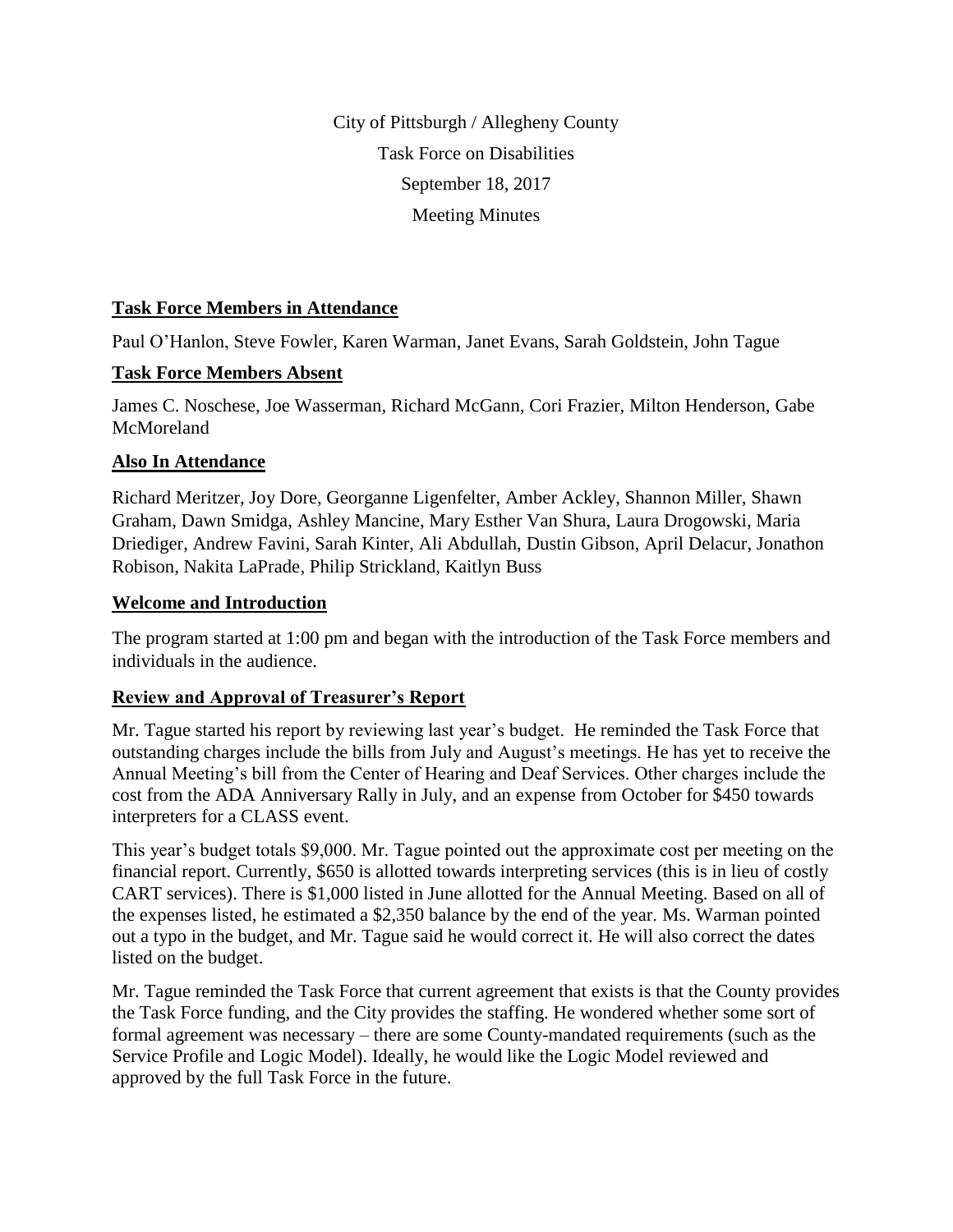Mr. O'Hanlon noted that the Task Force was one member short of reaching quorum, and approval was tabled.

### **Review and Approval of Meeting Minutes**

The minutes from August's meeting were present, but unable to be approved without quorum.

### **Discussion with the City of Pittsburgh and Allegheny County Disability Staff**

Ms. Esther Van Shura from the County Executive's office spoke first. She delineated the three main leaders in Pennsylvania: Governor Tom Wolf, County Executive Rich Fitzgerald, and Mayor Bill Peduto. She explained that her job for the County Executive's office is to attend meetings as needed and facilitate interfacing with other authorities within the county.

She emphasized that Allegheny County is the second largest county by population in the state of Pennsylvania. Therefore, it is classified as a second class county. There are 130 individual municipal jurisdictions within Allegheny County. Each of these 130 municipalities have their own elected officials who are responsible for handling disability issues within their own area. These are separate entities. The Allegheny County's ADA Coordinator can advise each municipality and advocate for certain disability issues – but ultimately the County cannot dictate anything.

Ms. Drogowski from the City of Pittsburgh Mayor's office spoke next about the City's role. Similarly to Ms. Esther Van Shura, Ms. Drogowski works closely with the City's ADA Coordinator to coordinate Task Force support from the Mayor's office. She aims to elevate concerns and questions to the Mayor's office and emphasize public safety communication. She also works with the Mayor to present Task Force nominees for his review and approval.

Ms. Dore from the audience asked for clarification on funding for interpreters. Mr. Meritzer responded that all City requests for interpreters go through his office. Task Force requests also go through his office, but it should be noted that the Task Force has its own contract for interpreters and that money comes from the Task Force budget.

Mr. Meritzer continued with the discussion by speaking on his role in the Task Force. He works directly with disability issues on a day-to-day basis for the City, Urban Redevelopment Authority, and Parking Authority. He ensures that the ADA law works with the political needs and longterm goals of the community. He also staffs the Task Force, which falls under City-County jurisdiction and works with Ms. Smidga on issues that come up.

Ms. Smidga took over to discuss her role as ADA Coordinator for Allegheny County. First and foremost, she coordinates and ensures the accessibility of County programs, services, and facilities. She provides technical assistance and resolves complaints regarding the ADA. In conjunction with 19 various department representatives, she assists in planning, recommending, and coordinating actions in regards to the ADA and employment programs. She serves as the County's point of contact for information and compliance concerns. She works with various municipalities within the County, but strictly in an advisory role to inform and advocate. She informed everyone of an accessibility link on the County website where one can find resources and surveys to improve accessibility within the County. The Allegheny County accessibility link is: [http://www.alleghenycounty.us/ada/accessibility.aspx.](http://www.alleghenycounty.us/ada/accessibility.aspx)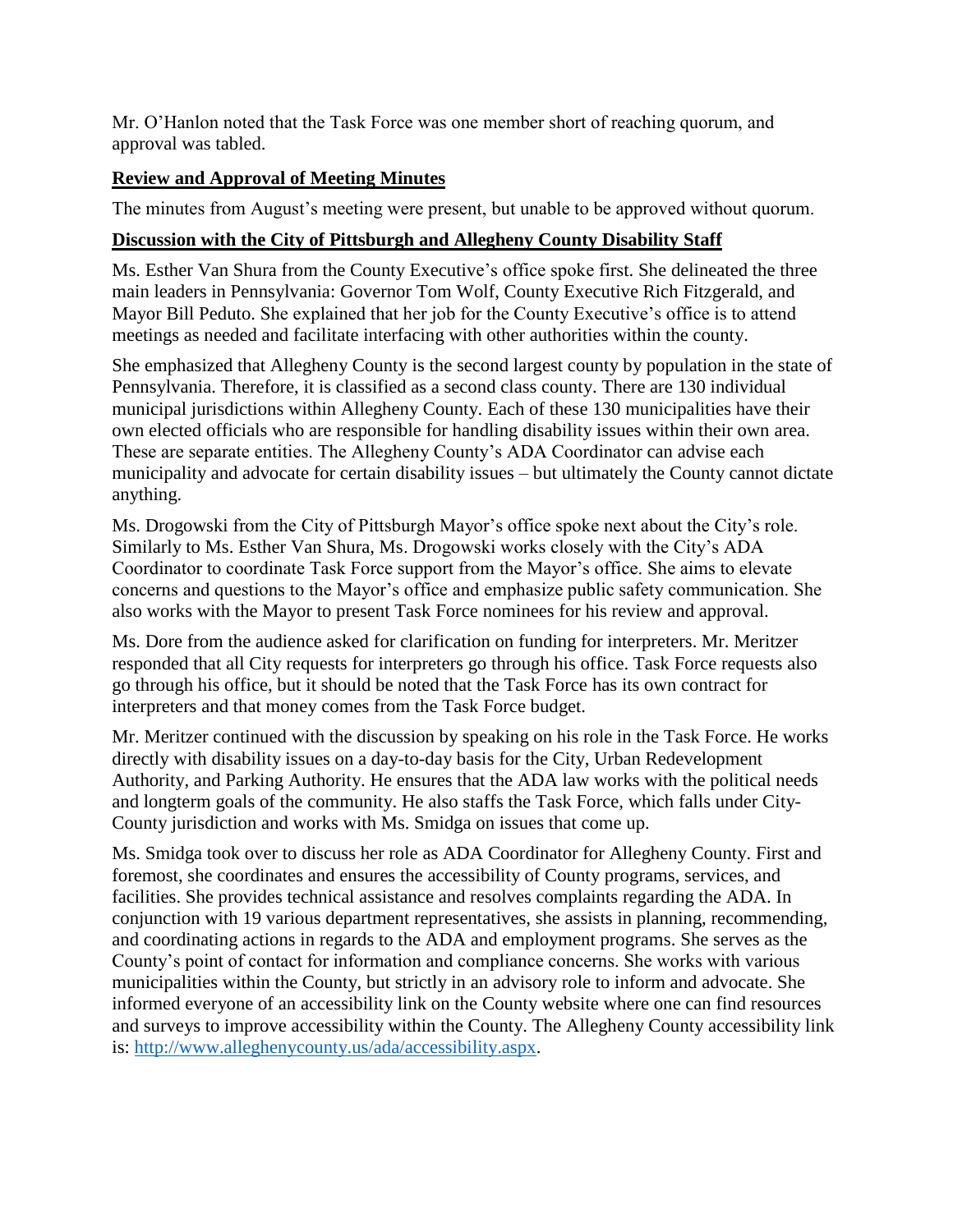Mr. Tague asked what happened to Disability Connections. Ms. Esther Van Shura responded that she will look into it and potentially arrange for someone to come and discuss it at a future Task Force meeting. She then spoke to why Ms. Smidga's department is within Human Resources: because employment of individuals with disabilities is a primary issue. In the City, Mr. Meritzer's office is within the Department of City Planning. Ms. Esther Van Shura proposed the idea of having Ms. Smidga discuss County updates and issues monthly.

Mr. Fowler asked who is responsible for enforcement at the County level. Ms. Esther Van Shura responded that each municipality's department is responsible, and Ms. Smidga works as an advocate with these departments to resolve compliance issues. Ms. Esther Van Shura also suggested that the Task Force develop a guide explaining the different positions and responsibilities.

Mr. O'Hanlon remarked on the complicated nature of these intersections, and emphasized that policy advisory groups exist outside the Task Force to handle many of these various issues. The Task Force initiatives are mostly city-focused, as that is the largest municipality within the County.

#### **Review of the Annual Meeting**

Mr. O'Hanlon recalled the issues decided on at the Annual Meeting which the Task Force has decided to focus on in the upcoming year. The three main issues with the most votes were sidewalks, elections, and exposure. Education was also an issue brought up at the Annual Meeting. He proposed creating a grade school curriculum policy for learning American Sign Language in schools.

Mr. Meritzer noted that two of those issues are being addressed by interns from his office: Bridgette Quintana will be focusing on sidewalk issues as an ADA Policy intern, and Nakita LaPrade is tasked with increasing exposure as the ADA Office's (and by extension, the Task Force's) Social Media intern.

Mr. O'Hanlon suggested that all of the initiatives from the Annual Meeting have individual committees with Task Force members and community members working side by side. For example: a Sidewalk Accessibility Committee could be created under the leadership of one or two Task Force members, and then that committee could hold meetings to discuss problems and ideas relating to sidewalk issues. Interpreters and all accommodations would be provided for these meetings as far as the budget allows. These committees would be open for volunteers, and people will be invited to join.

Mr. Robison asked whether anyone has compiled a list of information regarding accessible voting, registration, and access to ballots. Mr. O'Hanlon responded that Mr. Robison could join that specific committee on Elections and Nursing Homes/Facilities when it is formed, and noted that guidelines of that nature do exist. Ms. Esther Van Shura clarified that as far as long-term care goes, nursing homes are licensed by the State Department of Health. Assisted living and personal care facilities are licensed by the State Department of Human Services. She stressed the importance to understand who has jurisdiction in each issue the Task Force tackles.

# **Membership Committee Report**

Mr. Tague recalled a meeting with the Membership Committee and the Mayor's office on August  $28<sup>th</sup>$  to discuss the membership process. No changes to the guidelines are being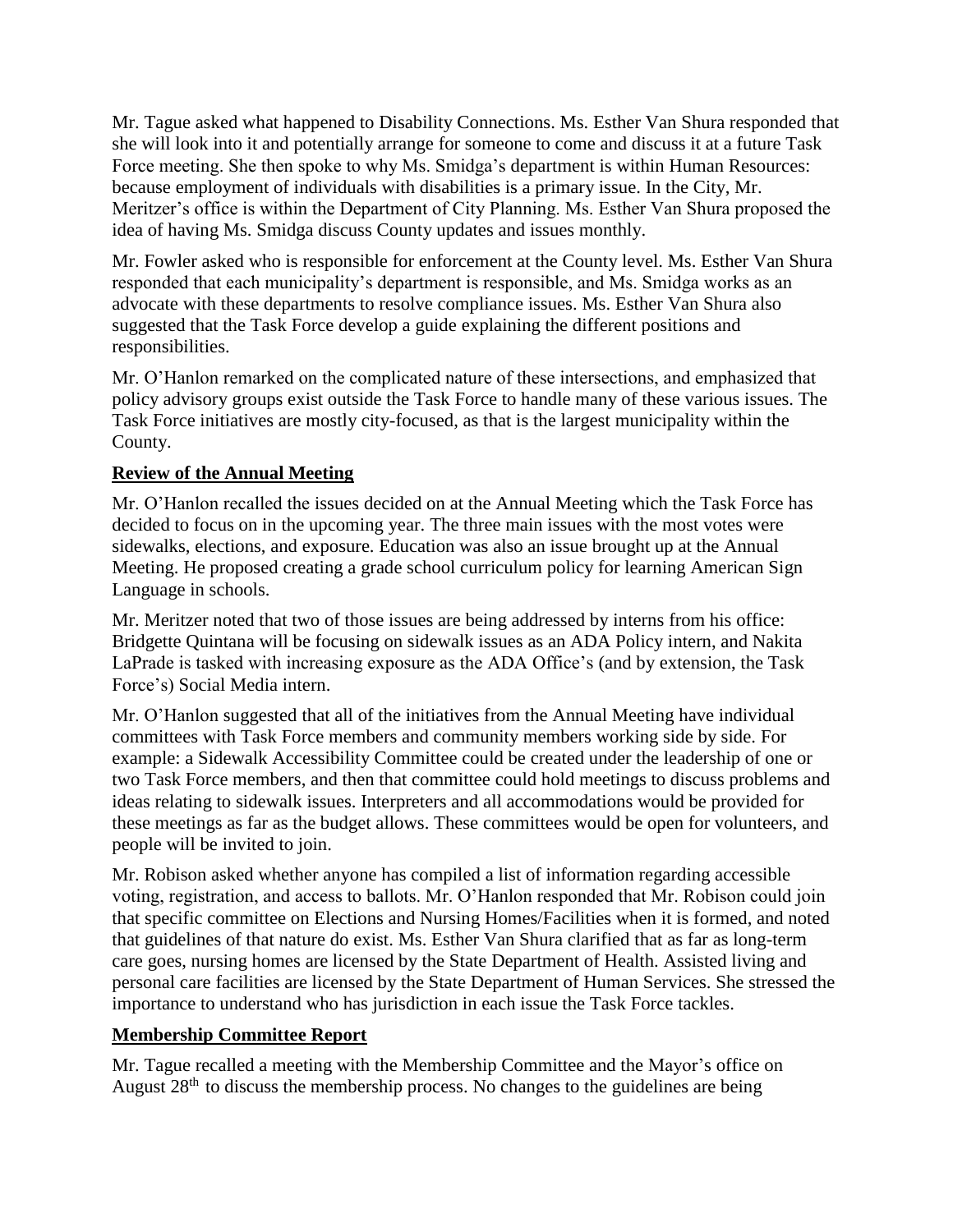recommended at this time. The Task Force has received the request to provide the Mayor and County Executive with two candidates for each position for review.

He explained that having a disability is not required to serve on the Task Force, noting that one of the missing positions is that of a parent of a child with a disability. He also brought up the matter of resignations. He stressed that a clear, written notice given 30 days in advance would be recommended for future resignations. Currently there is nothing official on file for Gabe McMoreland's resignation, and Mr. Tague will follow up on that. He also explained that Task Force members will be replaced as needed after they resign – members will not have to serve until replaced.

To serve on the Task Force, a member must be a resident of Allegheny County. The Mayor can appoint someone who lives outside of the City of Pittsburgh, as long as they work within the city. With the exception of Mr. Fowler, none of the Task Force's City appointments have official appointment letters from the City. The Membership Committee has decided to wait until the upcoming November election to pursue this problem and will seek official City reappointments at that time.

Mr. Tague noted that one of the issues is the amount of time it takes for the appointments to go through – the Task Force agreed that this would be something to work on. Ms. Evans brought up that resumes and cover letters are required by both the City and County for Task Force reinstatement. Mr. Meritzer will facilitate gathering this information as needed.

#### **Vox Pop**

Mr. Robison alerted everyone of the recent public transportation reduction in the budget passed by the House of Representatives. He urged the Task Force to take an official position on this harmful issue and ask legislators to oppose this reduction. Mr. O'Hanlon responded that without quorum, the Task Force can't make decisions on matters of that sort.

Ms. Mancine the introduced herself as the Regional Housing Coordinator for the Self Determination Housing Project, which focuses on providing technical service to human service providers on housing issues. She asked whether there was any interest in joining a statewide advocacy group towards person-centered housing. Mr. Meritzer has included the information about this initiative in the weekly newsletter sent out by the ADA office.

Ms. Kinter from the City of Pittsburgh Commission on Human Relations made an announcement about two upcoming community meetings that the Commission is holding. These meetings are to discuss systemic issues of discrimination. The first is September 20<sup>th</sup>, 7pm at Mt. Washington Senior Center. The second is October 3<sup>rd</sup>, 7pm at Jewish Family and Children Services.

Ms. Dore reminded everyone of the October  $10<sup>th</sup>$  deadline to register to vote.

Ms. Goldstein announced the NAMIWalk for mental health awareness on October 10<sup>th</sup>, 9am at the Waterfront.

Ms. Ligenfelter talked about the upcoming September 20<sup>th</sup> rally at noon on Forbes Avenue and Bigelow Boulevard.

Mr. Gibson emphasized the importance of the Port Authority decision and its impact on lowincome neighborhoods. He spoke on federal legislation, specifically the education reform bill HR620. This bill plans to gut the ADA and will be important to pay attention to, as well as the